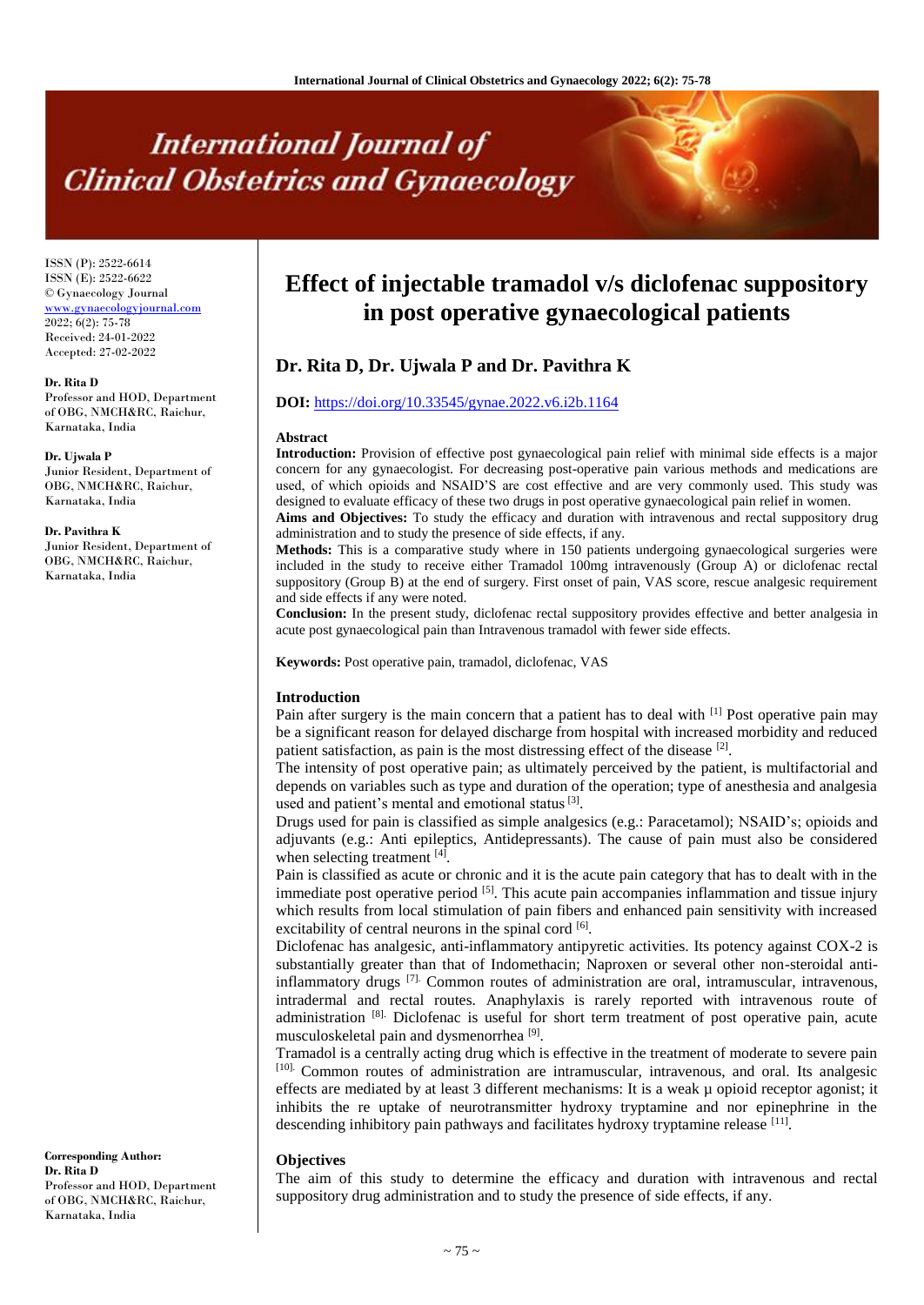After approval from institutional ethics committee, this randomized, comparative study was conducted in Navodaya hospital. Total 150 patients were included in the study after written informed consent.

## **Inclusion criteria**

- 1. Age 20-40 years.
- 2. Weight 40-80 kg.
- 3. Height 150-170cm.
- 4. Patient willing to undergo surgery under spinal anesthesia.

# **Exclusion criteria**

- 1. Contraindications to spinal anaesthesia like bleeding diathesis, local or generalized sepsis and patients on anticoagulants, patients with acid peptic disease,
- 2. Patients with known allergy to NSAIDs,
- 3. Patients with known allergy to opioids.
- 4. Patients with neurological lesions or psychiatric illness
- 5. Any cardiovascular diseases like arrhythmias, IHD and valvular heart disease
- 6. Any Liver, Respiratory, Kidney disease.
- 7. Hemodynamically unstable patients

## **Procedure**

After taking an informed consent from the patient, pre operative preparation of the patient was done. Postoperatively immediately after surgery, patients were randomly allocated to any of the three groups.

**Group A:** Diclofenac sodium suppository 100mg BD for 2 days.

**Group B:** Injection Tramadol 2mg/kg in Normal saline BD for 2 days.

**Group C:** Injection Placebo BD for 2 days.

After giving first dose of analgesic, Pain score was noted by Visual Analogue Scale, along with pulse rate, blood pressure, and respiratory rate. Level of sedation was monitored by Four Point Scale. The scoring was recorded as follows:

- $0=$  Awake and alert.
- $\blacksquare$  1 = Sedated but responding to verbal stimulus.
- $\blacksquare$  2 = Sedated, responding to mild physical stimulus.
- $\blacksquare$  3= Sedated, responding to moderate or strong physical stimulus.
- 4= Not arousable.

Pain was assessed by Visual Analogue Scale (VAS). Visual analogue scale (Figure 1). Visual analogue scale consists of a 10cm line, marked at 1 cm each. The patient made a mark on the line that represents the intensity of pain he or she experienced. Mark "0" represents no pain and mark "10" represents worst possible pain. The numbers marked by the patient was taken as units of pain intensity.

- $0 = no$  pain
- 10= maximum pain.



Pain score, sedation and vitals were observed at 2hrs, 4hrs, 8hrs, 16hrs, 24hrs on first postoperative day and 8hourly on second postoperative day. Complications like nausea, vomiting, headache, dizziness and many more were assessed simultaneously. If patients complains of nausea or vomiting, inj. Ondansetron 4mg I.V was given for treatment.

Pain at injection site in group B and C and discomfort for rectal route in group A were particularly enquired in each visit.

# **Statistical analysis**

- 1. Analysis of quantitative data between the two groups was done using student unpaired t-test.
- 2. Qualitative data was represented in form of frequency and percentage Association between qualitative variables was assessed by Chi-Square test.

#### **Results**

The present study was carried out to evaluate the safety and efficacy of diclofenac suppository, I.V. tramadol and placebo for post-operative analgesia in infraumbilical gynecological surgeries. Total 150 patients were enrolled in the study in the group of 50 each.

Patients were comparable with respect to demographic characteristics such as age, weight, height and duration of surgery.

**Table 1:** comparison of pulse rate between the groups

| <b>Groups</b><br>$(n=150)$ | P value at<br><b>8hours</b> | P value at 24<br>hours | P value at 48<br>hours |
|----------------------------|-----------------------------|------------------------|------------------------|
| A v/s B                    | 0.863                       | 0.872                  | 0.784                  |
| A $v/s C$                  | 0.563                       | 0.456                  | 0.567                  |
| B v/s C                    | ገ ዓበ1                       | 0.234                  | 0.345                  |

On intergroup comparison, table 1 shows no significant changes in the pulse rate at 8hrs, 24hrs and 48hrs in post operative period of all three groups after giving diclofenac suppository, intravenous tramadol and placebo

**Table 2:** comparison of systolic blood pressure between the groups

| Groups            | P value at    | P value at 24 | P value at 48 |
|-------------------|---------------|---------------|---------------|
| $(n=150)$         | <b>8hours</b> | hours         | hours         |
| A v/s B           | 0.234         | 0.167         | 0.100         |
| A $v/s C$         | 0.453         | 0.819         | 0.789         |
| $B \text{ v/s} C$ | ) ՋዐՈ         | 0.345         | 0.521         |

On intergroup comparison, table 2 shows no significant changes in the systolic blood pressure at 8hrs, 24hrs and 48hrs in post operative period of all three groups after giving diclofenac suppository, intravenous tramadol and placebo.

|  |  |  |  | Table 3: Comparison of diastolic blood pressure between the group |
|--|--|--|--|-------------------------------------------------------------------|
|--|--|--|--|-------------------------------------------------------------------|

| <b>Groups</b><br>$(n=150)$ | P value at<br><b>8hours</b> | P value at 24<br>hours | P value at 48<br>hours |
|----------------------------|-----------------------------|------------------------|------------------------|
| A v/s B                    | 0.123                       | 0.123                  | 0.671                  |
| A $v/s C$                  | 0.210                       | 0.512                  | 0.819                  |
| $B \text{ v/s} C$          | ) 800                       |                        | 0 224                  |

On intergroup comparison, table 3 shows no significant changes in the diastolic blood pressure at 8hrs, 24hrs and 48hrs in post operative period of all three groups after giving diclofenac suppository, intravenous tramadol and placebo.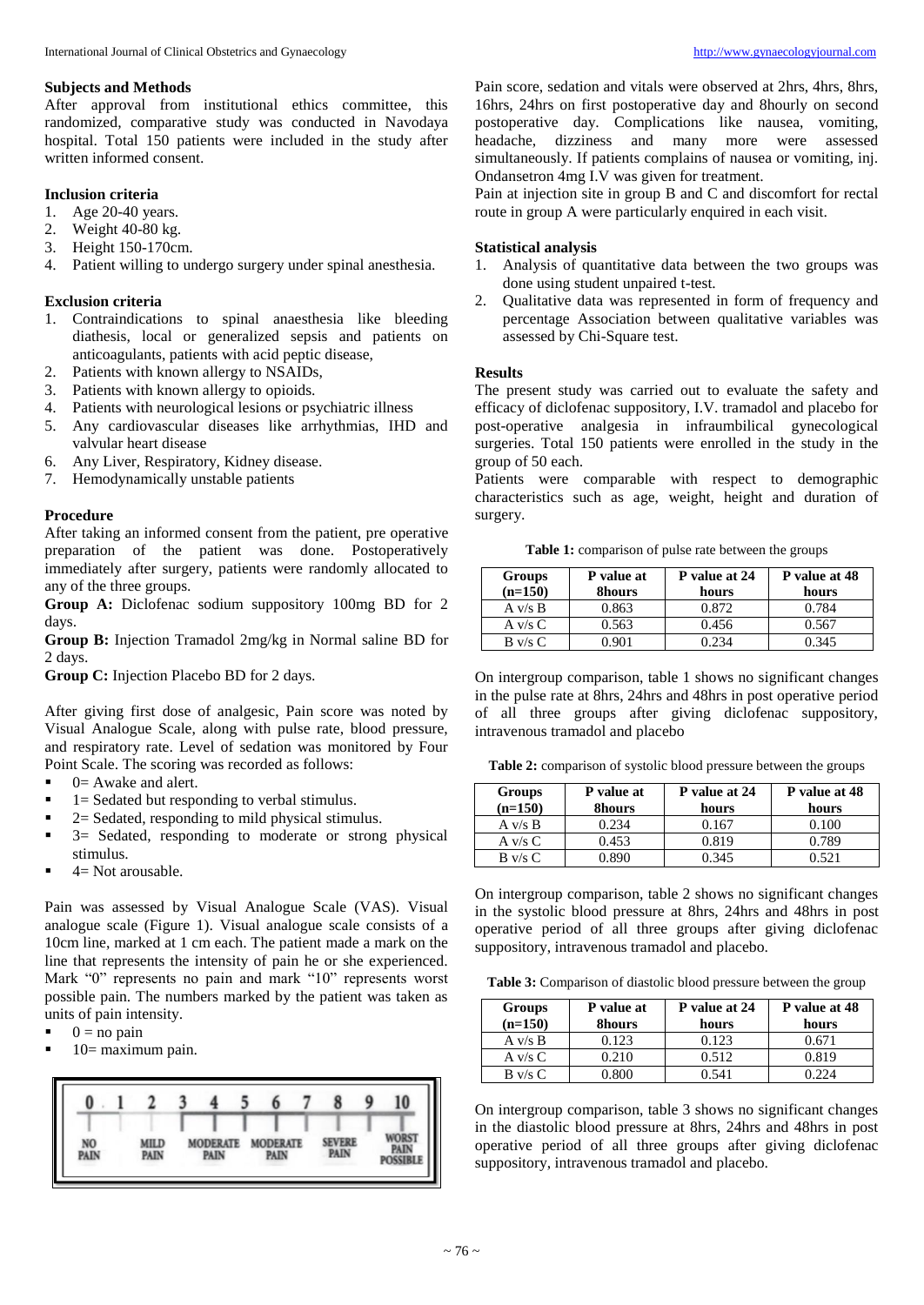International Journal of Clinical Obstetrics and Gynaecology [http://www.gynaecologyjournal.com](http://www.gynaecologyjournal.com/)



**Graph 1:** Bar graph showing the comparison of visual analog scale between two groups

On intergroup comparison, graph 1 shows significant changes in the visual analog scale at 8hrs,16hrs, 24hrs and 48hrs in post operative period after giving diclofenac suppository, intravenous tramadol



**Graph 2:** Bar graph showing the comparison of visual analog scale between two groups

On intergroup comparison, graph 2 show significant changes in the visual analog scale at 8hrs, 16hrs, 24hrs and 48hrs in post operative period after giving Injection tramadol and placebo.



**Graph 3:** Bar graph showing the comparison of visual analog scale between two group

On intergroup comparison, graph 3 shows significant changes in the visual analog scale at 8hrs, 16hrs, 24hrs and 48hrs in post operative period after giving Diclofenac suppository and placebo.



**Graph 4:** Comparison of Post operative complications between group

On intergroup comparison, graph 4 show comparatively less side effects with diclofenac suppository when compared with that of injection Tramadol and placebo

#### **Discussion**

This study showed that Diclofenac suppository provided a better analgesic effect when compared to that of Injection Tramadol and with longer pain relief after gynecological surgeries.

Moreover, total excess analgesic consumption was lower in patients who had received Diclofenac suppository compared with those who had received intravenous injection Tramadol.

Nausea, Vomiting and hypotension were the major aside effects of Diclofenac suppository used for post operative analgesia; however in our study these side effects were not more pronounced with Diclofenac suppository as compared with Injection Tramadol.

In our study, we observed, diclofenac suppository was more efficacious up to 48hrs postoperatively as per VAS scale. Shukla AK et all in their study observed that the analgesic effect of diclofenac in 1st 24hrs is significantly greater than tramadol for postoperative pain

To strengthen our study we have also used the ASSIST score at 24hrs which was an objective scale, according to this questionnaire pain at movement was comparatively less in the diclofenac group.

According to the cost-effective analysis, diclofenac is more costeffective compared to tramadol. Merrikhihaghi S *et al*., in their study, has demonstrated the analgesic effect of diclofenac is 3.21 times more cost-effective than tramadol with the same efficiency and for post-cesarean pain.

Sahil S *et al*. concluded that the diclofenac suppository provides a better quality of postoperative analgesia as compared to tramadol when used as pre-emptive analgesia.

Diclofenac is a peripherally acting analgesic agent, so the adverse effects were also relatively fewer as compared to tramadol which is a centrally acting agent.

As we had conducted the study in our hospital, and we considered the cost of the drug as per hospital formulary. We found that diclofenac is more cost-effective than tramadol in postoperative conditions, the reason behind it is that the efficacy of diclofenac is more than tramadol as mentioned above.

The other probable reason being the better compliance of the patient due to twice a day administration of diclofenac.